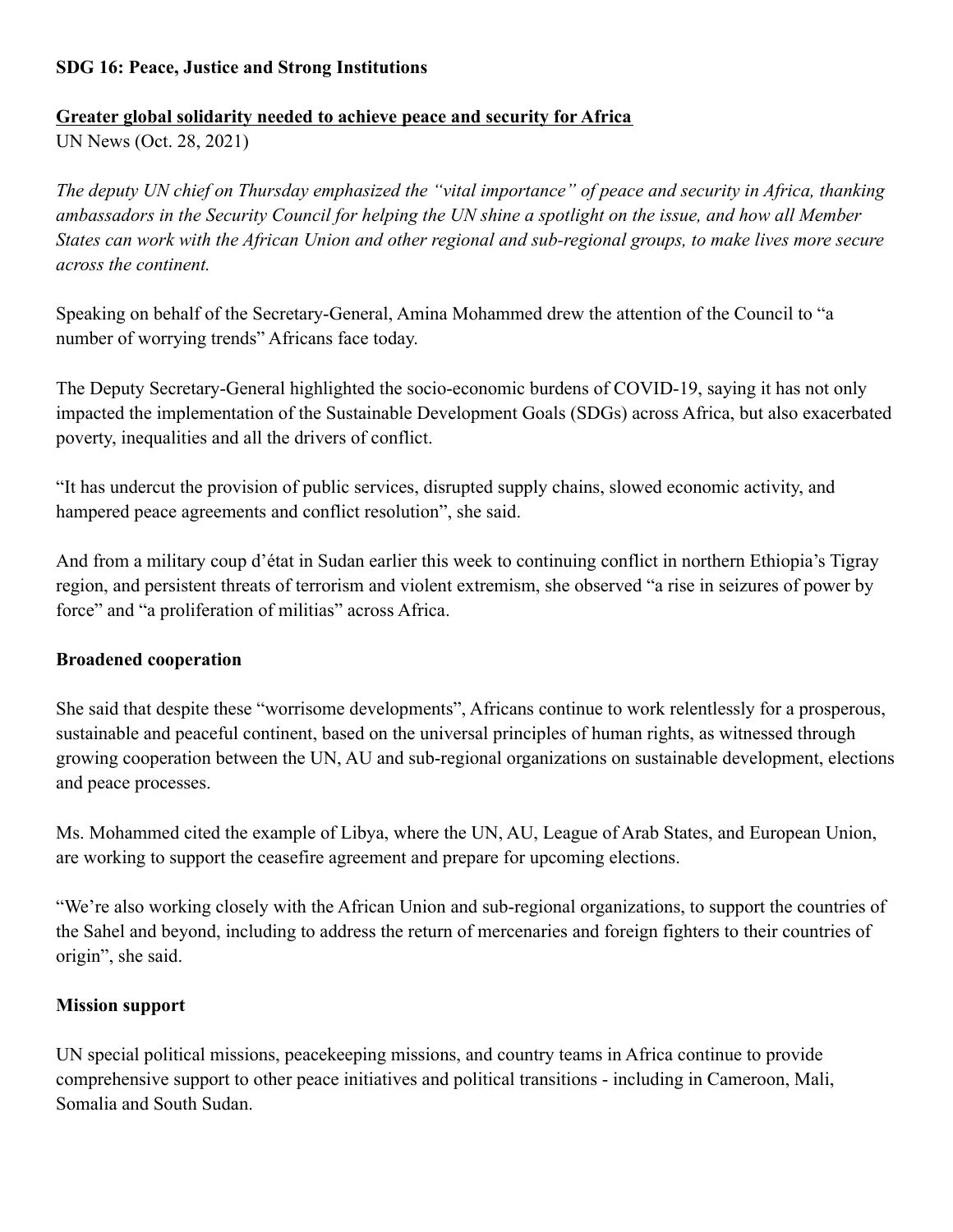And once ongoing discussions on the division of responsibilities between the AU and Regional Economic Communities/Mechanisms are concluded, Ms. Mohammed "looks forward to continue harnessing the opportunities and strengths of each organization and build effective conflict prevention and resolution strategies as the COVID-19 pandemic and climate change continues to affect the continent, particularly women and youth".

### **'Reembrace global solidarity'**

The UN's strong partnership with the AU and sub-regional organizations must be supported by all Member States.

Citing Our Common Agenda, she underlined the need to "reembrace global solidarity" to find new ways to work together for the common good of all people in every country.

Pointing to three urgent actions, she began with prioritizing the COVID-19 response in Africa through "accelerated vaccine distribution, strengthening national health systems and much needed investments in preparedness".

The deputy UN chief reaffirmed the UN's "focus on sustainable development", with the 2030 Agenda for Sustainable Development and the AU's Agenda 2063 "at the heart of our common efforts".

"Ultimately, sustainable and inclusive development is our best chance to address the root causes of conflict and achieve a future of peace and prosperity for all", she said.

# **'Spare no effort'**

To "continue securing adequate, predictable, and sustainable resources that will bring to life development, peace and security mandates across Africa", was the deputy UN chief's final point.

In this regard, she highlighted the centrality of coherent action across peace, development and humanitarian approaches, throughout the continent, "in establishing a common vision, in ensuring complementarity and safeguarding of investments".

Under the guidance of Member States, Ms. Mohammed attested that the UN would "spare no effort to make our partnerships more effective to help all Africans build a more inclusive, prosperous, integrated, and peaceful continent".

### **Africa asks**

On behalf of the Economic Community of West African States (ECOWAS), the President of Ghana, Nana Addo Dankwa Akufo-Addo, encouraged more effective African engagement with UN preventive diplomacy capacities while calling for higher levels of solidarity and more understanding of current threats.

He also highlighted the need for more women and youth at all stages of conflict-related decision-making and management, including the silencing the guns initiative, and called for improved responses to security